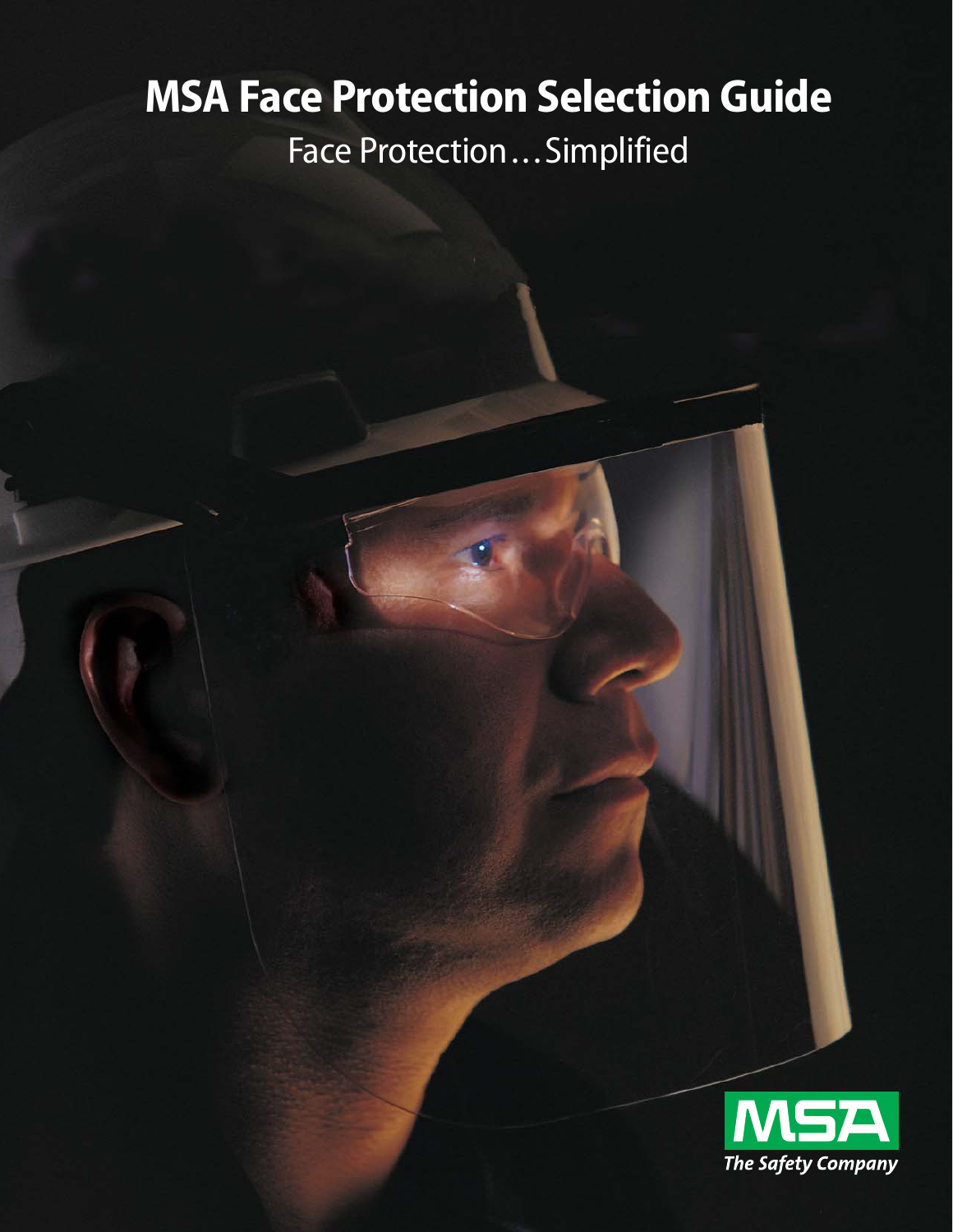# **How to Use This Guide**



# 1 **Conduct a Workplace Hazard Assessment.**

- OSHA requires employers to conduct a workplace hazard assessment to determine the most appropriate personal protective equipment for employees.
- Knowing the hazards you might face will make it easier to select the right protection.
- If there is a question of whether a basic-or high-impact product should be used always use a high-impact product.



# **Select a Faceshield Assembly or Faceshield Frame.**

- Decide whether you want to wear a faceshield assembly or a hard hat plus faceshield frame with your visor.
- Determine the types of special features you need, such as protection from elevated temperatures or chemical splash, according to your hazard assessment.
- Use the **General Guidelines for Assembly/Frame Selection**chart (see inside) to help you choose the assembly or frame that best suits you.
- For more specific information, read the detailed product descriptions inside this bulletin.



# **Select a Visor.**

- Read the descriptions of MSA's special-purpose visors. A visor may have been developed specifically for your application or work environment.
- If you need a visor for general purposes, review the **General Guidelines for Visor Selection** chart (see inside). It provides information on the characteristics of the two types of plastics used to manufacture MSA's general-purpose visors. Using the chart, decide which visor material best suits your needs.



# **Place Your Order.**

- Look at the back cover of this bulletin for the specific sizes and options available for the visor and faceshield assembly or frame of your choice. You'll find the part numbers you need to place an order with your MSA-authorized distributor.
- Contact your MSA-authorized distributor and complete your order.

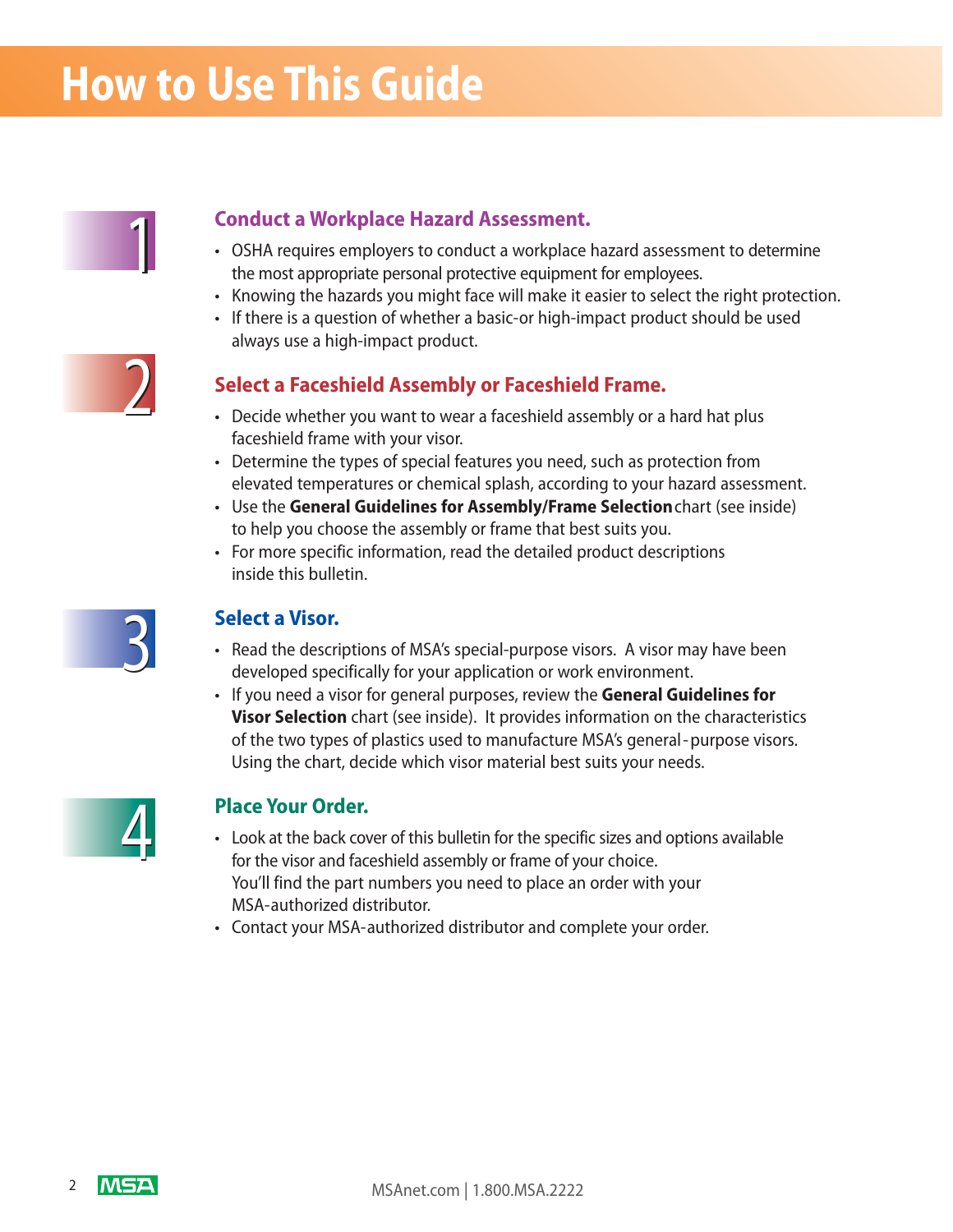**Face Facts: MSA Makes It Easy to Meet Your Needs for High-Quality Face Protection**

 $\overline{\mathsf{W}}$ hen you asked us for a way to wear a visor with a protective hard hat to shield you from the sun's damaging rays, MSA listened. When you asked us for a visor to protect you from dangerous arc flashes, MSA listened. When you asked us to provide you with a visor for elevated temperatures, MSA listened.

In response to your requests, our face protection product line has expanded rapidly over the past few years. In fact, MSA now offers hundreds of customized solutions for our customers' needs.

Having so many choices may seem overwhelming. That's why we've developed this new guide to help make selecting face protection simpler and easier than ever before.

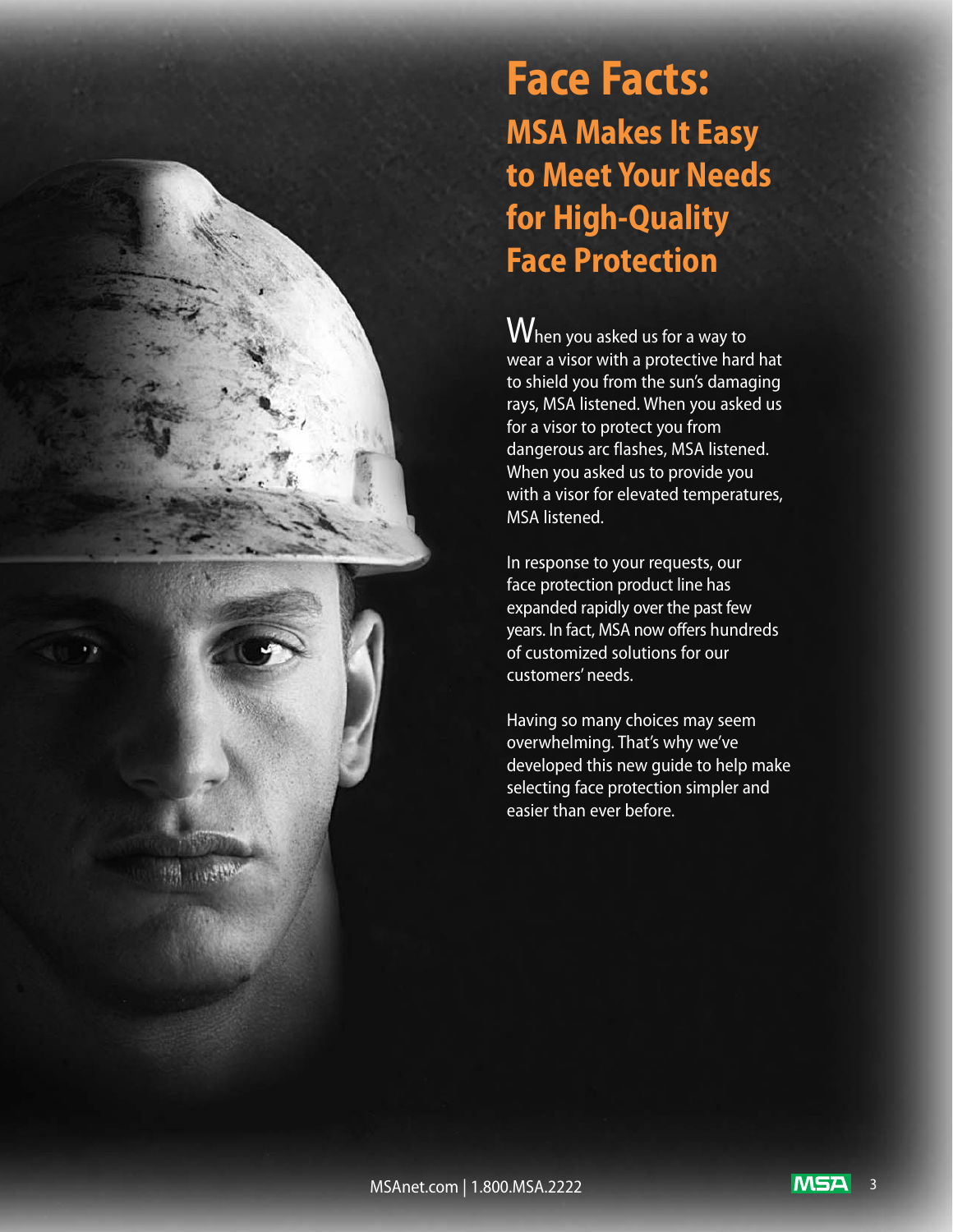# **MSA Faceshield Assemblies and Frames**

*You must first select a faceshield assembly or frame, because these devices hold the protective visor in place over your face. The most important selection criterion is whether you will require a protective hard hat when using your visor:*

**• Faceshield assemblies are stand-alone devices and do not have to be worn with a protective hard hat.**

#### **• Faceshield frames must be worn with a protective hard hat.**

*For a quick overview of the features and benefits of MSA's Defender® Plus Faceshield Assemblies and Faceshield Frames, please review the chart below.*

# **Defender + (Plus) Faceshield Assemblies – For Use Without a Hard Hat**

If you need face protection but do not wear a protective hard hat, select an MSA Defender+ (Plus) Faceshield Assembly. Faceshield Assemblies are lightweight, with flexible headbands that adjust to head sizes 6 1/2 to 8.



**Economical Protection** Defender+ (Plus) Faceshield Assembly With Pin-Lock Suspension



**Elevated Temperature Protection** Defender+ (Plus) Faceshield Assembly With Large Polycarbonate Sparkgard MSA's Sparkgard Faceshields ptotect the crown of your head from airborne particles and provide enhanced protection in temperatures up to 250° F when grinding or drilling. Features comfortable and easily adjustable nylon ratchet suspension with large tension knob.

**Easily Adjustable Protection** Defender+ (Plus) Faceshield Assembly With Ratchet Suspension



*Important: Use only MSA visors with MSA frames and assemblies. Goggles or spectacles that meet the latest ANSI Z87.1 high impact requirements must be worn with faceshield frames,assemblies and visors.*

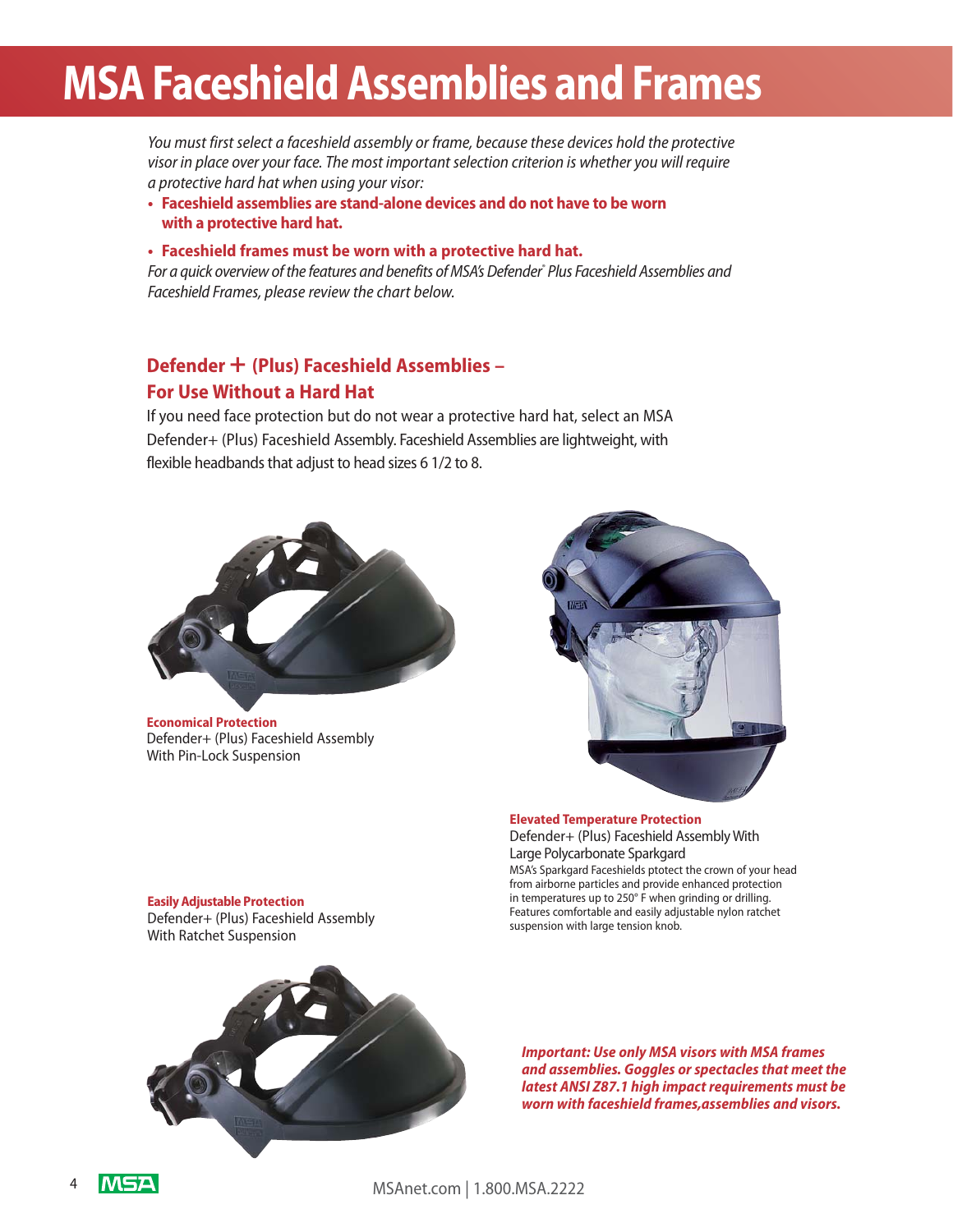## **Faceshield Frames – For Use With a Hard Hat**

If you must wear a protective hard hat and also require face protection, select an MSA Faceshield Frame.



**Universal Dielectric** Plastic Foldback Faceshield Frame — *Available in both cap and hat models* Attaches to hard hat with a channel that fastens to the brim and an elastic band, which wraps around the back of the hard hat.



# **and Lower Visor**

Defender+ (Plus) Faceshield Frame It's easy to raise and lower a visor on this frame, because of its ratcheting pivot joint that is formed by attachment arms that fasten the frame to both sides of slotted, standard-size V-Gard°, Advance°, Topgard° and Thermalgard<sup>®</sup> Caps. This model is dielectric.

# **For Use With Slotted or Non-Slotted Hats and Caps**

**Heavy Use and Elevated Temperatures** Metal Foldback Faceshield Frame — *Available in both cap and hat models* Attaches to hard hat with a channel that fastens to the brim and a metal spring, which wraps around the back of the hard hat. This model is non-dielectric.

# **For Use With Slotted Caps**

### **Enhanced Protection Against Chemical Splashes**

Defender+ (Plus) Faceshield Frame With Lockdown Device

If you need protection from chemical splashes, wear a Defender+ (Plus) Faceshield Frame with Lockdown Device and the appropriate visor and/or chin guard. To protect you from splashes near your forehead, the Defender Faceshield Frame has a special locking mechanism that locks the top of your frame tightly to the brim of your hard hat. This helps prevent a chemical splash from dripping through a gap between the brim of your hard hat and your faceshield frame. Can be worn only with slotted, standard-size V-Gard or Topgard Caps. This model is dielectric.



### **New! Defender+ Easy Release Faceshield Frame** Easy Release Defender® + Faceshield Frames

allow users to wear faceshields and cap-mounted muffs simultaneously, rather than bolting earmuffs onto helmets. Features include front drip-edge splash protection, unlimited number of stop positions, long-lasting O-ring pivot joint design, easy-in easy-out visor replacement, and an optional cap lock-down clip for V-Gard<sup>®</sup>, Topgard® and SmoothDome® Cap models. Optional Chip Arrestor is available. *\* See Bulletin 0616-11 for more details*

*A lockdown device secures the frame to the brim of the cap*

# s**! CAUTION**

*The selection recommendations in this guide are general guidelines only. Your unique needs dictate the most appropriate visor and/or faceshield frame or assembly for your application. Contact your local MSA distributor or MSA at 1-800-MSA-2222 for more details.*

# **General Guidelines for Assembly/Frame Selection**

|                                                                   | <b>No Hard Hat Needed</b> | <b>Slotted Caps</b> | <b>Non-Slotted Caps</b> | <b>Non-Slotted Hats</b> | <b>Elevated Temp</b> | <b>Chemical Splash</b> |
|-------------------------------------------------------------------|---------------------------|---------------------|-------------------------|-------------------------|----------------------|------------------------|
| Defender+ (Plus) Faceshield Assembly/Pin Lock                     |                           |                     |                         |                         |                      |                        |
| Defender+ (Plus) Faceshield Asssembly/Ratchet                     |                           |                     |                         |                         |                      |                        |
| Defender+ (Plus) Faceshield Assembly/Sparkgard                    |                           |                     |                         |                         |                      |                        |
| <b>Plastic Foldback Faceshield Frame</b>                          |                           |                     |                         |                         |                      |                        |
| Metal Foldback Faceshield Frame                                   |                           |                     |                         |                         |                      |                        |
| Defender+ (Plus) Faceshield Frame                                 |                           |                     |                         |                         |                      |                        |
| Defender+ (standard or Easy Release) Faceshield<br>Frame/Lockdown |                           |                     |                         |                         |                      |                        |
|                                                                   |                           |                     |                         |                         |                      |                        |



*When worn with an appropriate visor, these Defender Faceshield Assemblies and Frames provide limited impact protection for the eyes and face but are not unbreakable. They must be used in conjunction with eyewear as outlined in ANSI Z87.1, such as spectacles or goggles, and additional safety equipment as required. Failure to follow this warning can result in severe personal injury or death.*

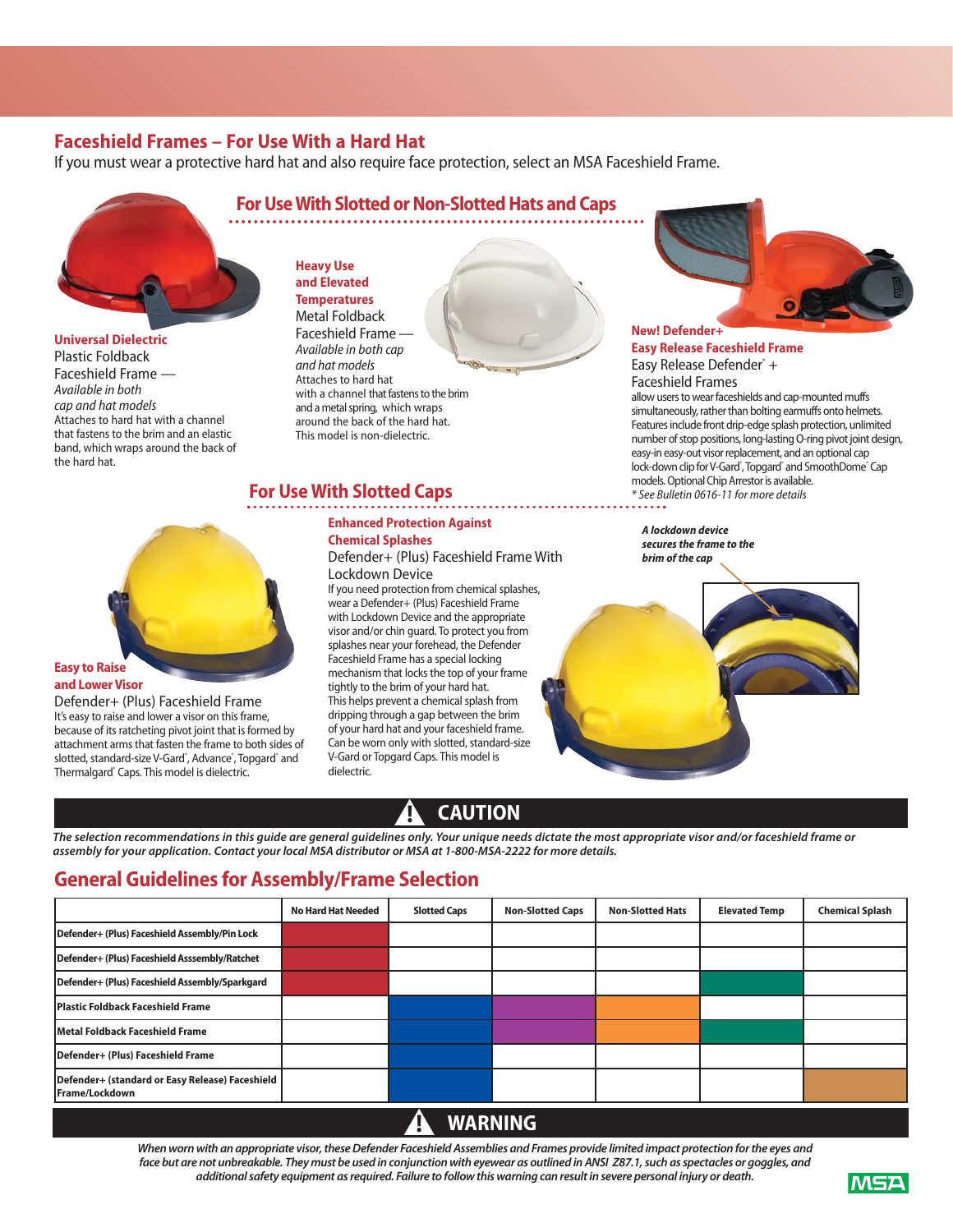# **MSA Visors**

Few manufacturers can match MSA's wide selection of special-purpose and general-purpose visors. It's easy to combine an assembly or frame with the visor of your choice, because they have an exclusive hole pattern designed to fit all MSA assemblies and frames.

## **Special - Purpose Visors**

MSA offers a full line of special-purpose visors for specific applications, including:



#### **Electric Utilities Arc Visor**

The highest-rated stand-alone visor available to help protect against an arc flash.

#### s**! WARNING**

*Do not use these visors where energy levels may exceed the cal/cm2 recommended for each visor by MSA. Additional personal protective equipment must be used in conjunction with this visor. Failure to follow this warning may result in severe personal injury or death.*



#### **Hazardous Splash Nitrometer Visor and Chin Guard**

Provides additional protection for the chin and neck against particles and splash. Nitrometer Visors have special holes around the bottom edge to attach the chin guard. Chin guards are available in lightweight black polypropylene or clear polycarbonate for downward vision.



#### **Elevated Temperature or Molten Metal Casting Elevated Temperature Visor**

Gold coating reflects up to 80 percent radiant heat, keeping you comfortable in hot working environments, such as manufacturing plants with blast furnaces. For added protection against glare, gold-coated visors with a green tint are also available.



#### **High Humidity or Tree Trimming Wire Screen Basic Visor**

Maximum ventilation keeps you comfortable in humid working conditions. Not for use in areas where a splash could occur.

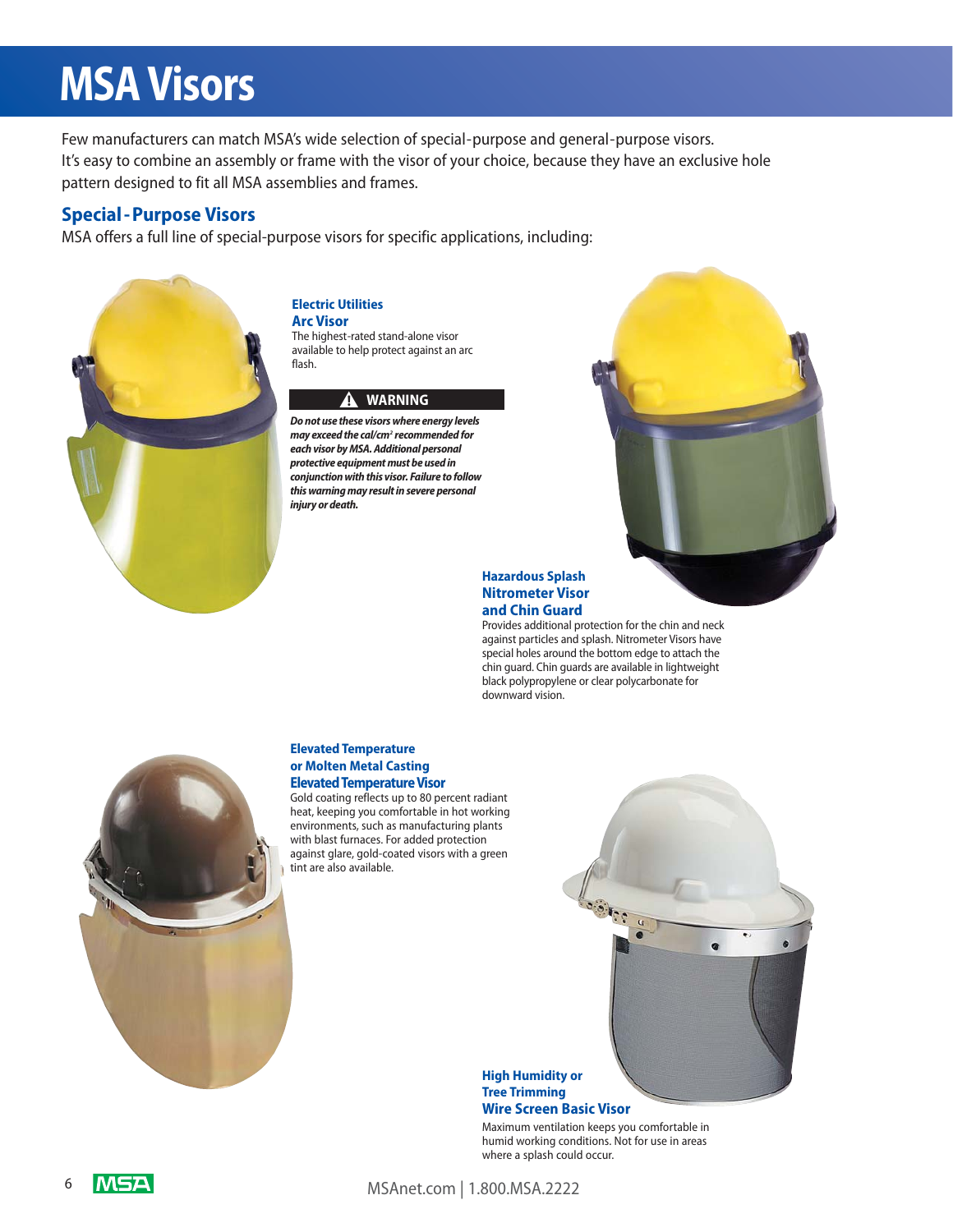

**Gas Welding, Cutting or Torch Brazing and Soldering Shade 5 Visor**

Special dark green Shade 5 protects against vision damage from infrared radiation.

> **Glare Reduction Medium or Dark Green Tinted Visor** Enhances vision and reduces glare by blocking light transmission. Several MSA visors are available with green tint. **Not for IR or UV protection.**

## **General- Purpose Visors**

Visors constructed of polycarbonate and propionate are available for general-purpose applications. Each visor meets the appropriate part of the ANSI Z87.1 2003 standard. However, they each have unique characteristics, and some are better suited for particular working conditions than others. The chart below will help you select the MSA visor that best fits your needs.

## **General Guidelines for Visor Selection**

|                                              | Polycarbonate | Propionate  |
|----------------------------------------------|---------------|-------------|
| <b>Impact (Blunt Object) Resistance</b>      | $Z87+$        | $Z87+$      |
| <b>Penetration (Sharp Object) Resistance</b> | $Z87+$        | $Z87+$      |
| <b>Cold Temperature Resistance</b>           | <b>Best</b>   | Good        |
| <b>UV Radiation (Sunlight) Resistance</b>    | <b>Best</b>   | <b>Fair</b> |
| <b>Chemical Resistance</b>                   | Poor          | Good        |
| <b>Scratch Resistance</b>                    | Good          | Good        |
| <b>Heat Resistance</b>                       | <b>Best</b>   | Good        |
| <b>Visual Clarity</b>                        | $Z87+$        | $Z87+$      |
| <b>Acids</b>                                 | Good          | <b>Fair</b> |
| <b>Alkalines</b>                             | Good          | <b>Fair</b> |
| <b>Solvents</b>                              | Good          | Poor        |

### **WARNING** s**!**

*Do not use MSA general-purpose visors for welding, elevated-temperature applications, or protection against other infrared radiation sources, unless specified for such use. Do not use for sports, simulated war games, paintball games, or similar activities. A pitted or scratched lens reduces eye protection and vision. Inspect routinely and replace worn or damaged parts immediately. Do not alter or modify this product. Do not use near open flame. Use only MSA visors with MSA frames. Failure to follow this warning can result in permanent impairment of sight, other serious personal injury, or death.* 

# s**! WARNING**

*Basic, non-impact visors should never be used when an "Impact Protector" is required. A hazard assessment should always be done before using basic, non-impact protectors.*

### **CAUTION** s**!**

*Maintenance: Remove visor and frame in reverse procedure of installation. Clean visor with mild soap and water. Cleaning dry or with coarse cloth will scratch the visor.*